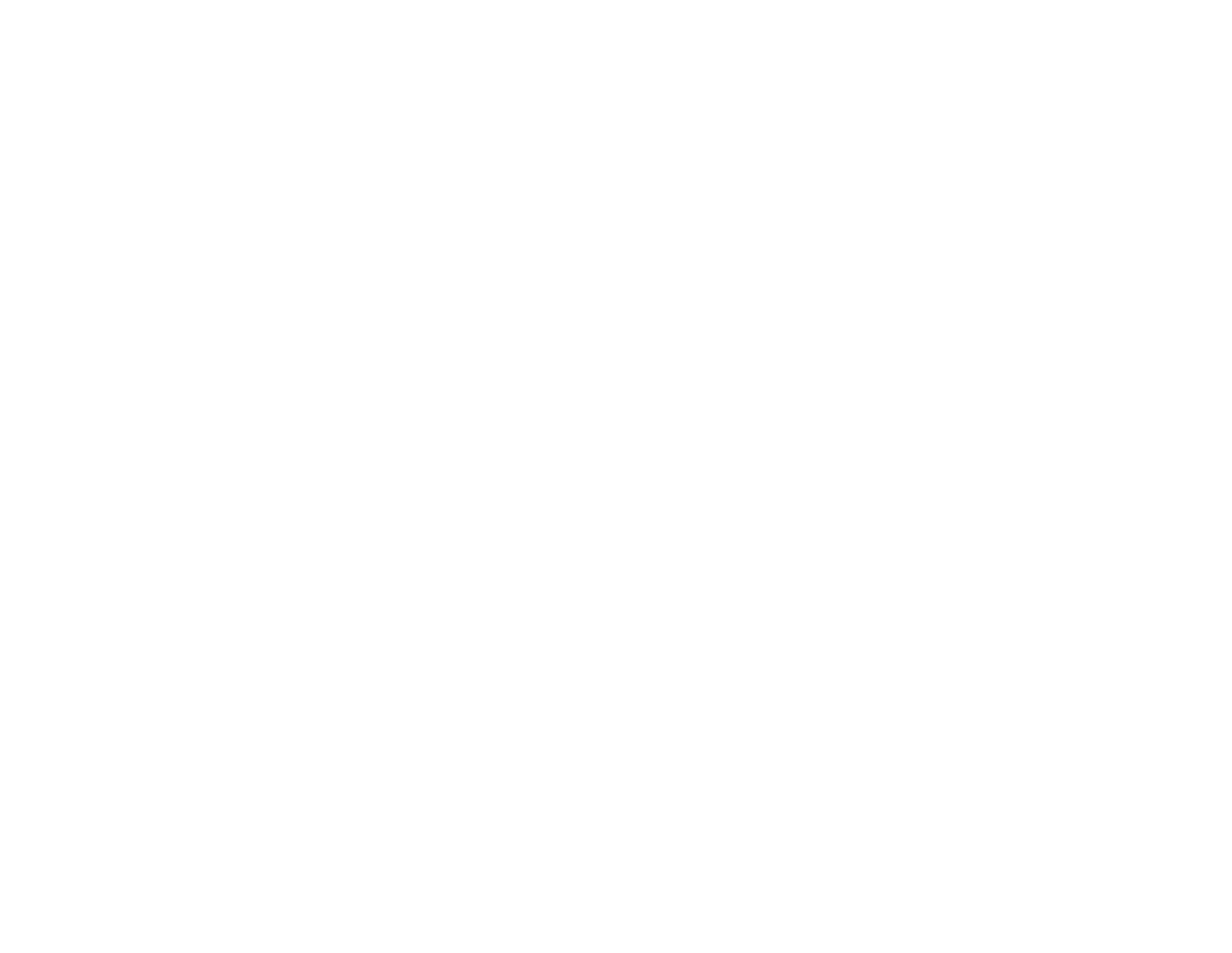|                                                         |                                   |     |     |     |                                                      |     |          |          |                          |                          | <b>Two</b>               |      |                    |                          |         |        |             |                          |                          |                                                                                                  |               |                          |
|---------------------------------------------------------|-----------------------------------|-----|-----|-----|------------------------------------------------------|-----|----------|----------|--------------------------|--------------------------|--------------------------|------|--------------------|--------------------------|---------|--------|-------------|--------------------------|--------------------------|--------------------------------------------------------------------------------------------------|---------------|--------------------------|
|                                                         |                                   |     |     |     | <b>African</b>                                       |     |          | American |                          | Pacific More             | or                       | Econ | <b>Non</b><br>Econ |                          |         |        |             |                          |                          |                                                                                                  | <b>Foster</b> |                          |
|                                                         |                                   |     |     |     | <b>State District Campus American Hispanic White</b> |     |          |          |                          |                          |                          |      |                    |                          |         |        |             |                          |                          | Indian Asian Islander Races Disadv Disadv CWD CWOD EL Male Female Migrant Homeless Care Military |               |                          |
| Science                                                 | All Students 12%                  |     | 7%  | 3%  | $\ast$                                               | 3%  |          |          |                          |                          | $\ast$                   | 4%   | 0%                 | 0%                       | 4%      | $0\%$  | 3%          | 3%                       |                          |                                                                                                  |               |                          |
|                                                         | <b>CWD</b>                        | 6%  | 4%  | 0%  | $\ast$                                               | 0%  | $\ast$   |          |                          | $\overline{a}$           | $\ast$                   | 0%   | $\ast$             | 0%                       | $\sim$  | $\ast$ | 0%          | $\ast$                   | $\overline{a}$           |                                                                                                  |               |                          |
|                                                         | <b>CWOD</b>                       | 13% | 7%  | 4%  | $\ast$                                               | 4%  | $\ast$   |          |                          | $\sim$                   | $\blacksquare$           | 4%   | 0%                 | $\overline{\phantom{a}}$ | 4%      | 0%     | 4%          | 3%                       | $\overline{\phantom{a}}$ | $\ast$                                                                                           |               |                          |
|                                                         | EL                                | 4%  | 5%  | 0%  | $\sim$                                               | 0%  |          |          | $\overline{a}$           | $\overline{a}$           | $\overline{\phantom{a}}$ | 0%   | 0%                 | $\ast$                   | $0\%$   | 0%     | 0%          | 0%                       |                          |                                                                                                  |               |                          |
|                                                         | Male                              | 14% | 8%  | 3%  | $\ast$                                               | 3%  | $\ast$   |          | $\overline{\phantom{a}}$ | $\sim$                   | $\ast$                   | 4%   | 0%                 | 0%                       | $4\%$   | 0%     | 3%          | $\overline{\phantom{a}}$ |                          |                                                                                                  |               |                          |
|                                                         | Female                            | 10% | 6%  | 3%  | $\ast$                                               | 3%  | $\ast$   |          |                          |                          | $\overline{a}$           | 4%   | 0%                 | $\ast$                   | 3%      | 0%     |             | 3%                       | $\overline{\phantom{a}}$ | $\ast$                                                                                           |               |                          |
| <b>STAAR Percent at Approaches Grade Level or Above</b> |                                   |     |     |     |                                                      |     |          |          |                          |                          |                          |      |                    |                          |         |        |             |                          |                          |                                                                                                  |               |                          |
| <b>All Grades</b>                                       |                                   |     |     |     |                                                      |     |          |          |                          |                          |                          |      |                    |                          |         |        |             |                          |                          |                                                                                                  |               |                          |
| All Subjects                                            | All Students 67%                  |     | 63% | 60% | 64%                                                  | 59% | 74%      | $\ast$   | $\ast$                   |                          | $-100%$                  | 59%  | 67%                | 35%                      |         |        | 64% 59% 62% | 58%                      |                          | $\ast$                                                                                           |               |                          |
|                                                         | <b>CWD</b>                        | 38% | 31% | 35% | 43%                                                  | 32% | 50%      | $\ast$   |                          |                          | $\ast$                   | 33%  |                    | 50% 35%                  |         |        | $-19\%$ 46% | 18%                      | $\overline{\phantom{a}}$ |                                                                                                  |               |                          |
|                                                         | <b>CWOD</b>                       | 71% | 66% | 64% | 71%                                                  | 63% | 91%      | $\ast$   | $\ast$                   | $\sim$                   | $\ast$                   | 63%  | 69%                | $\sim$                   |         |        | 64% 63% 65% | 63%                      |                          | $\ast$                                                                                           |               |                          |
|                                                         | EL                                | 47% | 54% | 59% | $\sim$                                               | 59% | $\ast$   |          |                          | $\sim$                   | $\blacksquare$           | 59%  | 66%                | 19%                      |         |        | 63% 59% 63% | 55%                      |                          |                                                                                                  |               |                          |
|                                                         | Male                              | 65% | 60% | 62% | 76%                                                  | 60% | 86%      | $\ast$   | $\ast$                   | $\overline{a}$           | $\ast$                   | 62%  |                    | 67% 46%                  |         |        | 65% 63% 62% | $\overline{a}$           |                          |                                                                                                  |               | $\overline{\phantom{a}}$ |
|                                                         | Female                            | 69% | 65% | 58% | 29%                                                  | 58% | 67%      | $\ast$   |                          |                          | $\ast$                   | 57%  | 67%                | 18%                      | 63% 55% |        |             | 58%                      |                          |                                                                                                  |               |                          |
| Reading                                                 | All Students                      | 68% | 62% | 60% | 58%                                                  | 60% | 63%      | $\ast$   | $\ast$                   | $\blacksquare$           | $\ast$                   | 59%  |                    | 66% 27%                  |         |        | 65% 60% 60% | 60%                      |                          |                                                                                                  |               |                          |
|                                                         | <b>CWD</b>                        | 35% | 26% | 27% | $\ast$                                               | 24% | $\ast$   | $\ast$   |                          |                          | $\ast$                   | 24%  | $\ast$             | 27%                      |         |        | $-11\%$ 31% | 20%                      |                          |                                                                                                  |               |                          |
|                                                         | <b>CWOD</b>                       | 72% | 66% | 65% | 67%                                                  | 65% | 80%      |          | *                        | $\blacksquare$           | $\ast$                   | 65%  | 68%                |                          |         |        | 65% 66% 66% | 65%                      | $\overline{a}$           | $\ast$                                                                                           |               |                          |
|                                                         | EL                                | 46% | 51% | 60% | $\sim$                                               | 61% |          | $\ast$   |                          | $\overline{a}$           | $\overline{a}$           | 59%  |                    | 83% 11%                  |         |        | 66% 60% 61% | 60%                      | $\sim$                   |                                                                                                  |               |                          |
|                                                         | Male                              | 63% | 57% | 60% | 67%                                                  | 59% | $\ast$   | $\ast$   | $\ast$                   | $\sim$                   | $\ast$                   | 59%  |                    | 65% 31%                  |         |        | 66% 61% 60% | $\sim$                   |                          |                                                                                                  |               |                          |
|                                                         | Female                            | 72% | 68% | 60% | $\ast$                                               | 61% | 60%      | $\ast$   | $\sim$                   | $\overline{a}$           | $\ast$                   | 59%  |                    | 67% 20%                  | 65% 60% |        |             | 60%                      | $\overline{a}$           | $\ast$                                                                                           |               | $\overline{\phantom{a}}$ |
|                                                         | Mathematics All Students          | 65% | 62% | 63% | 75%                                                  | 62% | 88%      | $\ast$   | $\ast$                   | $\overline{\phantom{a}}$ | $\ast$                   | 63%  |                    | 71% 39%                  |         |        | 67% 63% 69% | 58%                      |                          | $\ast$                                                                                           |               |                          |
|                                                         | <b>CWD</b>                        | 39% | 34% | 39% | $\ast$                                               | 37% | $\ast$   | $\ast$   |                          | $\overline{a}$           | $\ast$                   | 38%  | ∗                  | 39%                      |         |        | $-32\%$ 55% | 15%                      |                          |                                                                                                  |               |                          |
|                                                         | <b>CWOD</b>                       | 68% | 66% | 67% | 89%                                                  |     | 66% 100% |          | $\ast$                   |                          | $\ast$                   | 67%  | 73%                |                          |         |        | 67% 67% 72% | 63%                      | $\overline{a}$           |                                                                                                  |               |                          |
|                                                         | EL                                | 49% | 59% | 63% | $\overline{\phantom{a}}$                             | 63% |          |          |                          | $\overline{\phantom{a}}$ | $\overline{\phantom{a}}$ | 63%  | 58%                | 32%                      |         |        | 67% 63% 73% | 53%                      |                          |                                                                                                  |               |                          |
|                                                         | Male                              | 65% | 63% | 69% | 89%                                                  | 67% | $\ast$   | $\ast$   | $\ast$                   | $\overline{a}$           | $\ast$                   | 69%  |                    | 70% 55%                  |         |        | 72% 73% 69% | $\overline{\phantom{a}}$ |                          |                                                                                                  |               |                          |
|                                                         | Female                            | 65% | 62% | 58% | $\ast$                                               | 58% | 80%      | $\ast$   |                          | $\sim$                   | $\ast$                   | 56%  | 72%                | 15%                      | 63% 53% |        |             | 58%                      |                          |                                                                                                  |               |                          |
| Science                                                 | All Students                      | 70% | 65% | 51% | $\ast$                                               | 50% | $\ast$   |          | $\sim$                   | $\overline{a}$           | $\ast$                   | 50%  |                    | 57% 50%                  |         |        | 51% 44% 49% | 52%                      |                          | $\ast$                                                                                           |               | $\overline{\phantom{a}}$ |
|                                                         | <b>CWD</b>                        | 42% | 37% | 50% | $\ast$                                               | 40% |          |          |                          | $\overline{a}$           | $\ast$                   | 50%  | $\ast$             | 50%                      |         |        | $* 60%$     | $\ast$                   |                          |                                                                                                  |               |                          |
|                                                         | <b>CWOD</b>                       | 74% | 68% | 51% | $\ast$                                               | 51% | $\ast$   |          | $\overline{a}$           | $\overline{a}$           | $\overline{a}$           | 50%  | 58%                | $\overline{\phantom{a}}$ |         |        | 51% 47% 47% | 54%                      | $\overline{a}$           | $\ast$                                                                                           |               |                          |
|                                                         | EL                                | 47% | 53% | 44% |                                                      | 44% |          |          |                          |                          | $\sim$                   | 44%  | 40%                | $\ast$                   |         |        | 47% 44% 40% | 47%                      |                          |                                                                                                  |               |                          |
|                                                         | Male                              | 70% | 66% | 49% | $\ast$                                               | 47% |          |          | $\overline{\phantom{a}}$ | $\blacksquare$           | $\ast$                   | 47%  |                    | 63% 60%                  |         |        | 47% 40% 49% | $\overline{\phantom{a}}$ | $\overline{a}$           |                                                                                                  |               |                          |
|                                                         | Female                            | 71% | 65% | 52% | $\ast$                                               | 53% | $\ast$   |          |                          | $\overline{\phantom{a}}$ | $\blacksquare$           | 53%  | 50%                |                          | 54% 47% |        |             | 52%                      | $\overline{\phantom{a}}$ | $\ast$                                                                                           |               |                          |
| <b>STAAR Percent at Meets Grade Level or Above</b>      |                                   |     |     |     |                                                      |     |          |          |                          |                          |                          |      |                    |                          |         |        |             |                          |                          |                                                                                                  |               |                          |
| <b>All Grades</b>                                       |                                   |     |     |     |                                                      |     |          |          |                          |                          |                          |      |                    |                          |         |        |             |                          |                          |                                                                                                  |               |                          |
|                                                         | All Subjects   All Students   41% |     | 34% | 28% | 39%                                                  | 26% | 53%      |          | *                        | $\overline{a}$           | 80%                      | 27%  |                    | 35% 21%                  |         |        | 29% 26% 32% | 23%                      | $\overline{a}$           |                                                                                                  |               |                          |
|                                                         | <b>CWD</b>                        | 21% | 16% | 21% | 43%                                                  | 16% | 38%      | $\ast$   | $\overline{a}$           | $\sim$                   | $\ast$                   | 21%  |                    | 30% 21%                  |         |        | $-0\%$ 32%  | 5%                       |                          |                                                                                                  |               |                          |
|                                                         | <b>CWOD</b>                       | 44% | 36% | 29% | 38%                                                  | 28% | 64%      | $\ast$   | $\ast$                   |                          | $\ast$                   | 28%  | 36%                |                          |         |        | 29% 29% 32% | 26%                      |                          | $\ast$                                                                                           |               |                          |
|                                                         | EL                                | 20% | 25% | 26% | $\overline{a}$                                       | 26% | $\ast$   | $\ast$   | $\overline{\phantom{a}}$ | $\sim$                   | $\blacksquare$           | 26%  | 31%                | 0%                       |         |        | 29% 26% 31% | 21%                      | $\overline{\phantom{a}}$ |                                                                                                  |               |                          |
|                                                         | Male                              | 40% | 33% | 32% | 48%                                                  | 30% | 71%      | $\ast$   | $\ast$                   | $\sim$                   | $\ast$                   | 31%  | 41%                | 32%                      |         |        | 32% 31% 32% | $\sim$                   |                          |                                                                                                  |               |                          |
|                                                         | Female                            | 42% | 35% | 23% | 14%                                                  | 23% | 42%      |          |                          |                          | $\ast$                   | 23%  | 29%                | 5%                       | 26% 21% |        |             | 23%                      |                          |                                                                                                  |               |                          |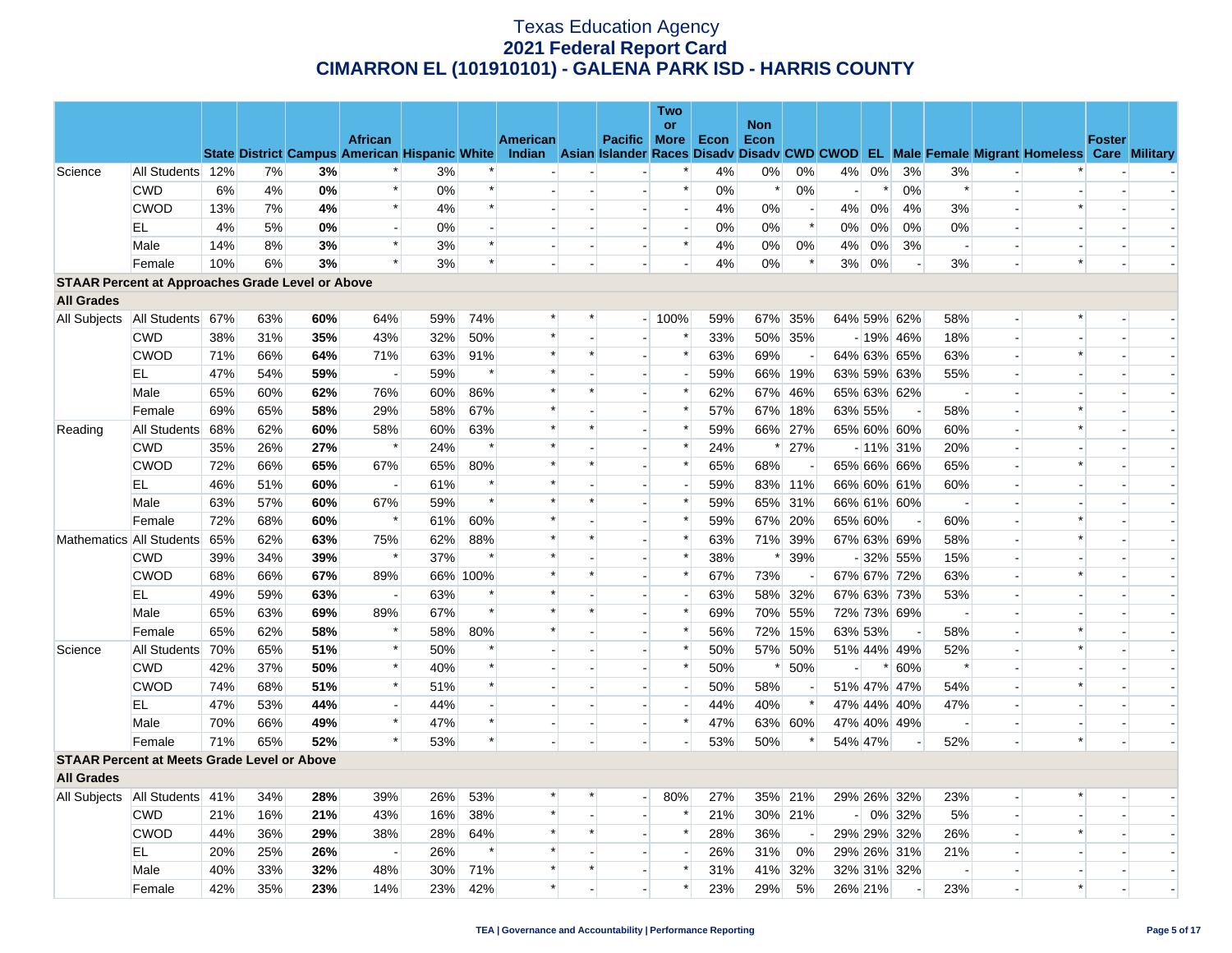|                   |                                             |     |     |     |                                                      |       |        |                 |         |                          | <b>Two</b><br><b>or</b> |      | <b>Non</b> |                          |                          |         |                          |                          |                          |                                                                                                  |               |  |
|-------------------|---------------------------------------------|-----|-----|-----|------------------------------------------------------|-------|--------|-----------------|---------|--------------------------|-------------------------|------|------------|--------------------------|--------------------------|---------|--------------------------|--------------------------|--------------------------|--------------------------------------------------------------------------------------------------|---------------|--|
|                   |                                             |     |     |     | <b>African</b>                                       |       |        | <b>American</b> |         | Pacific More             |                         | Econ | Econ       |                          |                          |         |                          |                          |                          |                                                                                                  | <b>Foster</b> |  |
|                   |                                             |     |     |     | <b>State District Campus American Hispanic White</b> |       |        |                 |         |                          |                         |      |            |                          |                          |         |                          |                          |                          | Indian Asian Islander Races Disady Disady CWD CWOD EL Male Female Migrant Homeless Care Military |               |  |
| Reading           | All Students 44%                            |     | 35% | 28% | 33%                                                  | 27%   | 63%    |                 |         |                          |                         | 27%  |            | 34% 18%                  |                          |         | 30% 26% 29%              | 27%                      |                          |                                                                                                  |               |  |
|                   | <b>CWD</b>                                  | 20% | 15% | 18% | $\ast$                                               | 15%   | $\ast$ | $\ast$          |         | $\overline{a}$           | $\ast$                  | 18%  |            | $*18%$                   |                          |         | $-0\%$ 28%               | 5%                       | $\overline{\phantom{a}}$ |                                                                                                  |               |  |
|                   | <b>CWOD</b>                                 | 47% | 37% | 30% | 33%                                                  | 28%   | 80%    | $\ast$          | $\ast$  |                          | $\ast$                  | 29%  | 35%        | $\overline{\phantom{a}}$ |                          |         | 30% 29% 30%              | 29%                      | $\overline{\phantom{a}}$ | $\ast$                                                                                           |               |  |
|                   | EL                                          | 20% | 23% | 26% |                                                      | 26%   | $\ast$ | $\ast$          |         |                          | $\overline{a}$          | 25%  | 33%        | 0%                       |                          |         | 29% 26% 28%              | 23%                      | $\overline{a}$           |                                                                                                  |               |  |
|                   | Male                                        | 40% | 31% | 29% | 44%                                                  | 27%   | $\ast$ | $\ast$          |         |                          | $\ast$                  | 29%  | 35%        | 28%                      |                          |         | 30% 28% 29%              |                          |                          |                                                                                                  |               |  |
|                   | Female                                      | 48% | 39% | 27% | $\ast$                                               | 26%   | 60%    | $\ast$          |         |                          | $\ast$                  | 26%  | 33%        | 5%                       |                          | 29% 23% |                          | 27%                      |                          |                                                                                                  |               |  |
|                   | Mathematics All Students                    | 37% | 32% | 33% | 50%                                                  | 31%   | 50%    | $\ast$          | $\ast$  | $\overline{a}$           | $\ast$                  | 32%  | 39%        | 18%                      |                          |         | 35% 33% 38%              | 27%                      | $\sim$                   | $\ast$                                                                                           |               |  |
|                   | <b>CWD</b>                                  | 21% | 16% | 18% | $\ast$                                               | 15%   | $\ast$ | $\ast$          |         |                          | $\ast$                  | 18%  | $\ast$     | 18%                      | $\overline{a}$           |         | 0% 28%                   | 5%                       | $\overline{\phantom{a}}$ |                                                                                                  |               |  |
|                   | <b>CWOD</b>                                 | 39% | 34% | 35% | 56%                                                  | 33%   | 60%    | $\ast$          | $\ast$  |                          | $\ast$                  | 34%  | 41%        |                          |                          |         | 35% 36% 40%              | 29%                      |                          | $\ast$                                                                                           |               |  |
|                   | EL                                          | 20% | 28% | 33% |                                                      | 33%   |        |                 |         |                          |                         | 33%  | 33%        | 0%                       |                          |         | 36% 33% 40%              | 26%                      | $\overline{\phantom{a}}$ |                                                                                                  |               |  |
|                   | Male                                        | 37% | 33% | 38% | 56%                                                  | 36%   | $\ast$ |                 | $\ast$  |                          | $\ast$                  | 37%  |            | 48% 28%                  |                          |         | 40% 40% 38%              | $\overline{\phantom{a}}$ |                          |                                                                                                  |               |  |
|                   | Female                                      | 36% | 31% | 27% | $\ast$                                               | 26%   | 40%    | $\ast$          |         | $\overline{a}$           | $\ast$                  | 26%  | 28%        | 5%                       |                          | 29% 26% | $\blacksquare$           | 27%                      | $\overline{\phantom{a}}$ |                                                                                                  |               |  |
| Science           | All Students                                | 43% | 35% | 15% | $\ast$                                               | 14%   | $\ast$ |                 |         |                          | $\ast$                  | 13%  |            | 29% 43%                  | 12%                      |         | 6% 24%                   | 6%                       |                          | $\ast$                                                                                           |               |  |
|                   | <b>CWD</b>                                  | 22% | 19% | 43% | $\ast$                                               | 30%   | $\ast$ |                 |         |                          | $\ast$                  | 42%  |            | $*$ 43%                  |                          | $\ast$  | 60%                      | $\ast$                   | $\overline{\phantom{a}}$ |                                                                                                  |               |  |
|                   | <b>CWOD</b>                                 | 46% | 36% | 12% | $\ast$                                               | 12%   | $\ast$ |                 |         |                          | $\blacksquare$          | 10%  | 25%        |                          | 12%                      |         | 7% 17%                   | 7%                       | $\blacksquare$           | $\ast$                                                                                           |               |  |
|                   | EL                                          | 17% | 21% | 6%  |                                                      | 6%    |        |                 |         |                          | $\overline{a}$          | 5%   | 20%        | $\ast$                   | 7%                       |         | 6% 13%                   | 0%                       | $\overline{\phantom{a}}$ |                                                                                                  |               |  |
|                   | Male                                        | 44% | 36% | 24% | $\ast$                                               | 21%   | $\ast$ |                 |         |                          | $\ast$                  | 22%  |            | 38% 60%                  |                          |         | 17% 13% 24%              | $\overline{\phantom{a}}$ | $\blacksquare$           |                                                                                                  |               |  |
|                   | Female                                      | 42% | 33% | 6%  | $\ast$                                               | 7%    | $\ast$ |                 |         |                          |                         | 5%   | 17%        | $\ast$                   | 7%                       | 0%      | $\blacksquare$           | 6%                       |                          | $\ast$                                                                                           |               |  |
|                   | <b>STAAR Percent at Masters Grade Level</b> |     |     |     |                                                      |       |        |                 |         |                          |                         |      |            |                          |                          |         |                          |                          |                          |                                                                                                  |               |  |
| <b>All Grades</b> |                                             |     |     |     |                                                      |       |        |                 |         |                          |                         |      |            |                          |                          |         |                          |                          |                          |                                                                                                  |               |  |
| All Subjects      | All Students 18%                            |     | 12% | 14% | 18%                                                  | 13%   | 21%    | *               |         | $\overline{\phantom{a}}$ | $0\%$                   | 14%  | 15%        | 0%                       |                          |         | 16% 13% 14%              | 14%                      | $\overline{\phantom{a}}$ |                                                                                                  |               |  |
|                   | <b>CWD</b>                                  | 7%  | 4%  | 0%  | 0%                                                   | $0\%$ | 0%     | *               |         |                          | $\ast$                  | 0%   | $0\%$      | $0\%$                    | $\sim$                   | 0%      | 0%                       | 0%                       | $\blacksquare$           |                                                                                                  |               |  |
|                   | <b>CWOD</b>                                 | 19% | 13% | 16% | 24%                                                  | 15%   | 36%    | $\ast$          | $\ast$  |                          | $\ast$                  | 16%  | 16%        |                          |                          |         | 16% 14% 16%              | 16%                      |                          | $\ast$                                                                                           |               |  |
|                   | EL                                          | 7%  | 9%  | 13% | $\overline{a}$                                       | 13%   | $\ast$ | $\ast$          |         |                          | $\overline{a}$          | 13%  | 10%        | 0%                       |                          |         | 14% 13% 13%              | 12%                      | $\sim$                   |                                                                                                  |               |  |
|                   | Male                                        | 17% | 11% | 14% | 19%                                                  | 13%   | 29%    | $\ast$          | $\ast$  |                          | $\ast$                  | 13%  | 17%        | 0%                       |                          |         | 16% 13% 14%              |                          | $\overline{\phantom{a}}$ |                                                                                                  |               |  |
|                   | Female                                      | 19% | 13% | 14% | 14%                                                  | 14%   | 17%    | $\ast$          |         |                          | $\ast$                  | 14%  | 12%        | 0%                       |                          | 16% 12% | $\overline{\phantom{a}}$ | 14%                      | $\overline{\phantom{a}}$ |                                                                                                  |               |  |
| Reading           | All Students                                | 18% | 11% | 12% | 8%                                                   | 12%   | 25%    |                 |         |                          | $\ast$                  | 13%  | 12%        | 0%                       |                          | 14% 10% | 9%                       | 16%                      | $\blacksquare$           |                                                                                                  |               |  |
|                   | <b>CWD</b>                                  | 6%  | 3%  | 0%  | $\ast$                                               | 0%    | $\ast$ | $\ast$          |         |                          | $\ast$                  | 0%   | $\ast$     | 0%                       | $\overline{\phantom{a}}$ | 0%      | 0%                       | 0%                       |                          |                                                                                                  |               |  |
|                   | <b>CWOD</b>                                 | 20% | 12% | 14% | 11%                                                  | 14%   | 40%    | $\ast$          | $\ast$  | $\overline{a}$           | $\ast$                  | 15%  | 14%        |                          |                          |         | 14% 11% 11%              | 18%                      | $\overline{\phantom{a}}$ | $\ast$                                                                                           |               |  |
|                   | EL                                          | 7%  | 8%  | 10% |                                                      | 10%   | $\ast$ | $\ast$          |         |                          |                         | 10%  | 8%         | 0%                       |                          | 11% 10% | 5%                       | 14%                      | $\overline{\phantom{a}}$ |                                                                                                  |               |  |
|                   | Male                                        | 16% | 9%  | 9%  | 11%                                                  | 8%    | $\ast$ | $\ast$          | $\ast$  |                          | $\ast$                  | 8%   | 13%        | 0%                       | 11%                      | 5%      | 9%                       | $\overline{\phantom{a}}$ | $\overline{\phantom{a}}$ |                                                                                                  |               |  |
|                   | Female                                      | 21% | 13% | 16% | $\ast$                                               | 17%   | 20%    |                 |         |                          | $\ast$                  | 17%  | 11%        | 0%                       |                          | 18% 14% | $\overline{\phantom{a}}$ | 16%                      | $\blacksquare$           |                                                                                                  |               |  |
|                   | Mathematics All Students                    | 17% | 13% | 19% | 33%                                                  | 18%   | 25%    | $\ast$          |         |                          | $\ast$                  | 19%  | 22%        | 0%                       |                          |         | 22% 20% 22%              | 16%                      |                          | $\ast$                                                                                           |               |  |
|                   | <b>CWD</b>                                  | 8%  | 4%  | 0%  | $\ast$                                               | $0\%$ | $\ast$ | $\ast$          |         |                          | $\ast$                  | 0%   | $\ast$     | 0%                       | $\overline{\phantom{a}}$ | 0%      | 0%                       | 0%                       | $\sim$                   |                                                                                                  |               |  |
|                   | <b>CWOD</b>                                 | 18% | 14% | 22% | 44%                                                  | 21%   | 40%    | $\ast$          | $\star$ |                          | $\ast$                  | 22%  | 24%        |                          |                          |         | 22% 22% 26%              | 18%                      |                          | $\ast$                                                                                           |               |  |
|                   | EL                                          | 8%  | 12% | 20% |                                                      | 20%   | $\ast$ | $\ast$          |         | $\overline{a}$           | $\overline{a}$          | 20%  | 17%        | 0%                       |                          |         | 22% 20% 26%              | 14%                      | $\sim$                   |                                                                                                  |               |  |
|                   | Male                                        | 18% | 14% | 22% | 33%                                                  | 21%   | $\ast$ | $\ast$          | $\ast$  |                          | $\ast$                  | 22%  | 26%        | 0%                       |                          |         | 26% 26% 22%              |                          | $\overline{\phantom{a}}$ |                                                                                                  |               |  |
|                   | Female                                      | 16% | 13% | 16% | $\ast$                                               | 15%   | 20%    | $\ast$          |         |                          | $\ast$                  | 15%  | 17%        | 0%                       |                          | 18% 14% |                          | 16%                      |                          |                                                                                                  |               |  |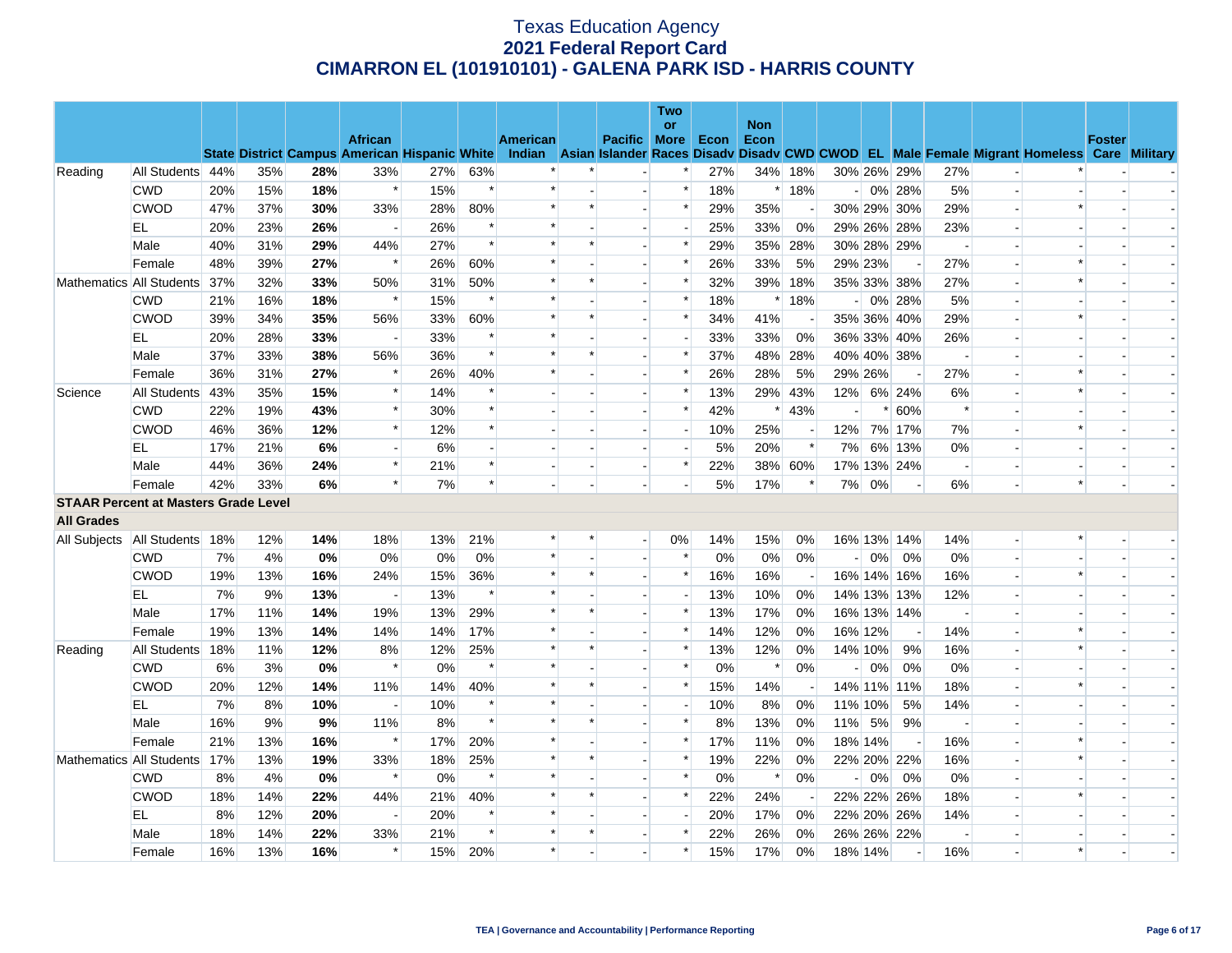|         |              |     |     |    | <b>African</b><br>State District Campus American Hispanic White |    | <b>American</b> | Pacific More | <b>Two</b><br>or | Econ  | <b>Non</b><br>Econ |    |       |       |    |    | Indian Asian Islander Races Disady Disady CWD CWOD EL Male Female Migrant Homeless Care Military | Foster |  |
|---------|--------------|-----|-----|----|-----------------------------------------------------------------|----|-----------------|--------------|------------------|-------|--------------------|----|-------|-------|----|----|--------------------------------------------------------------------------------------------------|--------|--|
| Science | All Students | 19% | 12% | 3% |                                                                 | 3% |                 |              |                  | 4%    | 0%                 | 0% | 4%    | 0%    | 3% | 3% |                                                                                                  |        |  |
|         | <b>CWD</b>   | 8%  | 3%  | 0% |                                                                 | 0% |                 |              |                  | $0\%$ |                    | 0% |       |       | 0% |    |                                                                                                  |        |  |
|         | <b>CWOD</b>  | 20% | 13% | 4% |                                                                 | 4% |                 |              |                  | 4%    | 0%                 |    | $4\%$ | 0%    | 4% | 3% |                                                                                                  |        |  |
|         | EL           | 4%  | 5%  | 0% |                                                                 | 0% |                 |              |                  | $0\%$ | 0%                 |    | $0\%$ | 0%    | 0% | 0% |                                                                                                  |        |  |
|         | Male         | 20% | 12% | 3% |                                                                 | 3% |                 |              |                  | 4%    | 0%                 | 0% |       | 4% 0% | 3% |    |                                                                                                  |        |  |
|         | Female       | 18% | 12% | 3% |                                                                 | 3% |                 |              |                  | 4%    | 0%                 |    | 3%    | 0%    |    | 3% |                                                                                                  |        |  |

- Indicates there are no students in the group.

\* Indicates results are masked due to small numbers to protect student confidentiality.

### **Part (iii): Academic Growth and Graduation Rate**

#### **Part (iii)(I): Academic Growth**

This section provides information on students' academic growth for mathematics and reading/ELA for public elementary schools and secondary schools which don't have a graduation rate, for the 2020-21 school year. These results include all students tested, regardless of whether they were in the accountability subset. (CWD: children with disability; CWOD: children without disability; EL: English learner)

 *USDE waived reporting requirements in Section 1111(h)(1)(C)(iii)(I) (other academic indicator results for schools that are not high schools) for the 2020-21 school year.* 

#### **Part (iii)(II): Graduation Rate**

This section provides information on high school graduation rates for the class of 2020.

### **There is no data for this campus.**

### **Part (iv): English Language Proficiency**

This section provides information on the number and percentage of English learners achieving English language proficiency based on the 2021 Texas English Language Proficiency Assessment System (TELPAS) data. (EL: English learner)

| <b>Total</b> | <b>EL in Proficiency</b> | <b>Rate of</b> |
|--------------|--------------------------|----------------|
| <b>Class</b> | of EL                    | Proficiency    |
| 332          | 44                       |                |

- Indicates there are no students in the group.
- \* Indicates results are masked due to small numbers to protect student confidentiality.
- $\diamond$  Indicates data reporting does not meet for Minimum Size.